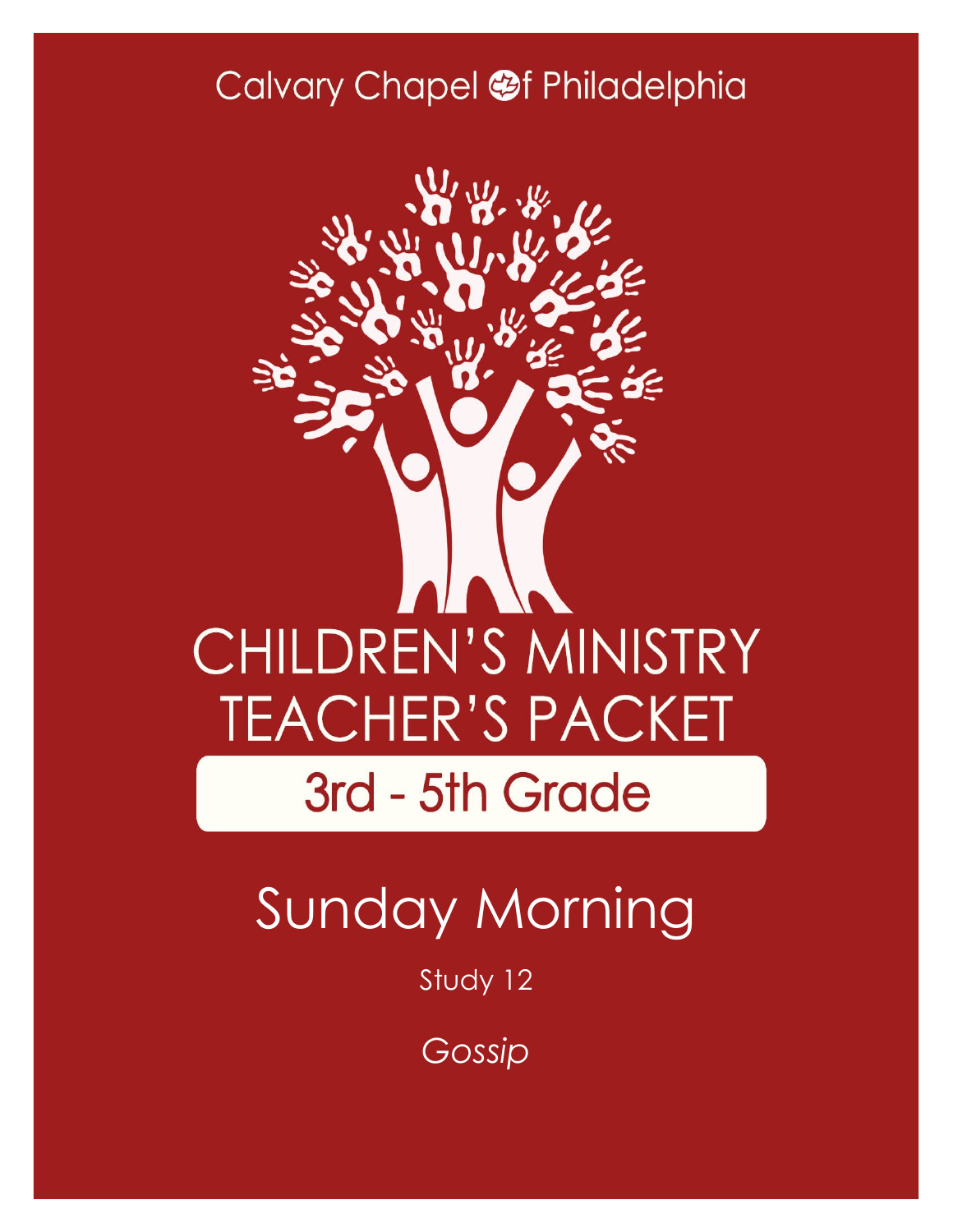## Gossip

The Objective is the key concept for this week's lesson. It should be the main focus of the study.

These are the key verses that you will find helpful in teaching your study this week. The "Main passage" is the basis of the study, where the other verse support the objective of the lesson.

There is a memory verse for the students that relates to every study. If a student can memorize the verse for the following week you may give them a prize from the "reward box" found on your cart.

An introductory activity or question that will settle the class, draw their attention to the study and prepare their hearts for God's Word.

**Objective To continue studying what God teaches us about our speech by focusing on the dangers of both being a gossip and listening to gossip.** 

## **Key Verses**

Proverbs 11:13 Proverbs 20:19 Proverbs 18:8 (26:22) Proverbs 16:27-28 Leviticus 19:16 1 Peter 4:8

### **Memory Verse** - Proverbs 11:13

"A talebearer reveals secrets, But he who is of a faithful spirit conceals a matter."

## **Hook**

Review last week's memory verse, Proverbs 12:22.

Have something written down that you can whisper into a student's ear. Have that student whisper it to the next student and so on until what you said makes its way around the room. When it gets to the last student, have that student say out loud what they heard, and compare it to the original phrase that you have written down.

Just like a message can get distorted when it passes from person to person, when gossip spreads, it tends to get further and further from the truth. Today, we will look at gossip and slander and learn about the dangers of being, and even listening to, people who gossip.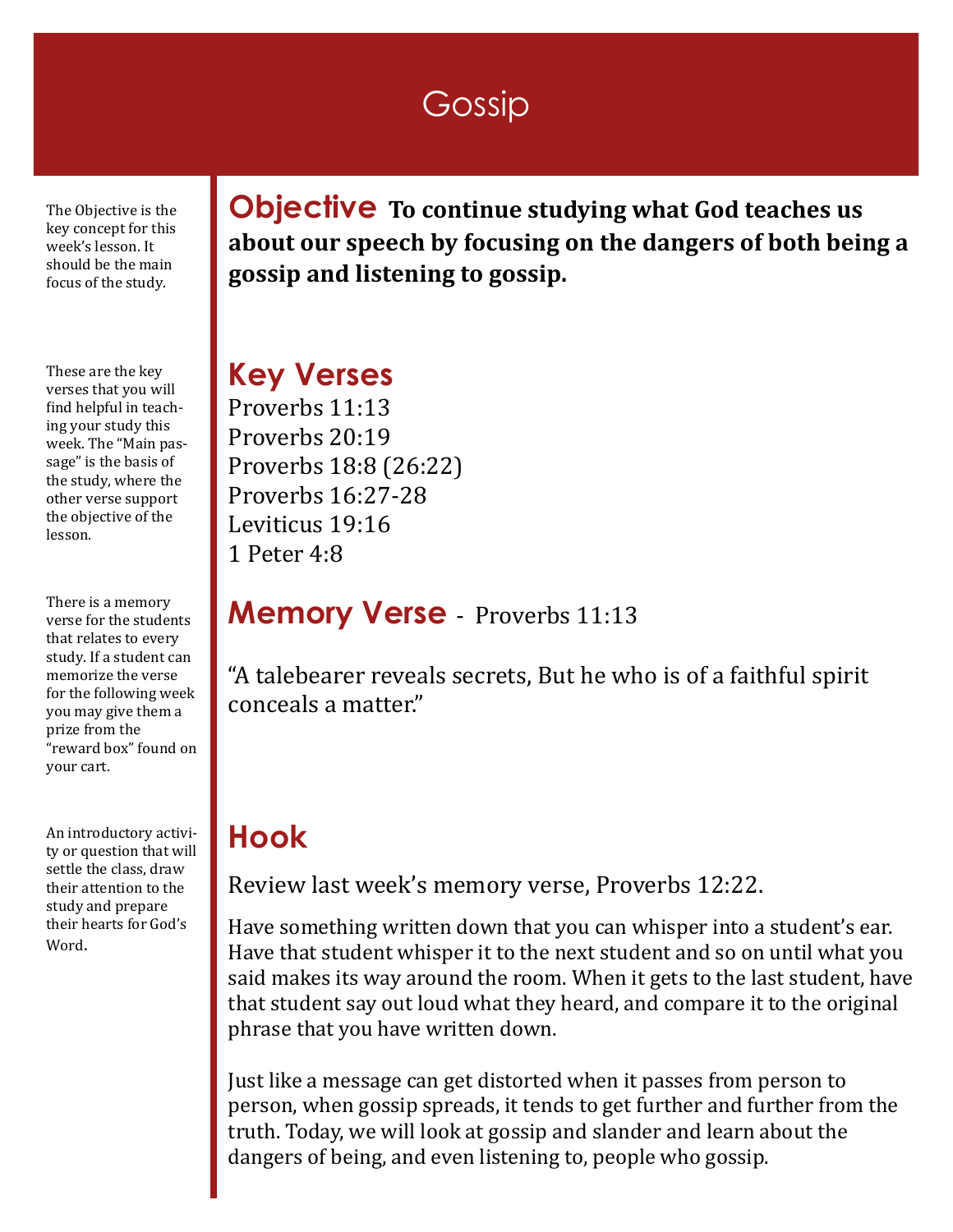What does the Bible say? This is where we will read a passage or series of passages that teach on the subject of the day.

# BOOK

We've spent the past couple of weeks exploring what Proverbs has to say about the power of speech. We learned that our words can be harmful or healthy, bring life or death, speak truth or tell lies. Among the many verses that talk about our speech in Proverbs, we find a dangerous character show up again and again: the Talebearer, also known as a "whisperer" or "gossip." The gossip loves digging into a person's life (especially their private life, 16:27) for the sake of being able to tell other people all about it, thereby causing embarrassment, starting arguments, ruining relationships (16:28), and a number of other harmful things. The gossip both loves to talk and is not trustworthy, a dangerous combination. They tell everyone your secrets and the things you want kept private (11:13). They also love to spread slander (10:18), which are things people say about you that aren't even true for the sole purpose of hurting you. Proverbs clearly tells us that spreading gossip and slandering others is foolish and wicked.

God warns us repeatedly about people who gossip. And rightfully so! Romans 1:29 lists gossips/talebearers among the people who have become filled with every kind of wickedness. God warns us about gossip because all of us have been guilty of gossip at one time or another, whether by spreading gossip ourselves, or even just by listening to it. The Bible makes it clear that while being a gossip is foolish and wicked, listening to gossip is just as bad. Just like a fire needs more wood to keep burning, gossip needs ears to listen and mouths to repeat information to keep gossip alive. If people refuse to listen, gossip and all the arguments and fights that come with it die out, like a fire with no more wood being added (Proverbs 26:22).

Proverbs also says that words of gossip are like tasty treats ("choice morsels") that go into the deepest parts of who we are. The wise person may be tempted to listen to gossip, but knows how destructive it can be and refuses to listen. So the wise person avoids anyone who talks too much (20:19) and is themselves trustworthy to keep a secret when listening to the things other people are saying (11:13). Like we have talked about before, there is a time to speak and a time not to speak. But as we learn about gossip, our understanding grows to realize that there is also a time to listen, and a time not to listen. Think before you speak, but also be thinking as you listen.

The interpretation/ exegesis of the passage. What does this passage mean? How does this passage apply to my life?

 $\mathsf{L}(\mathsf{C})\mathsf{C}(\mathsf{C})$ K

"If you don't have anything nice to say, don't say anything at all!" Has your mom ever told you that? That's been repeated advice to children for generations. It's not a Bible verse, but it does agree with many of the things we read in the book of Proverbs. Gossip is big business today.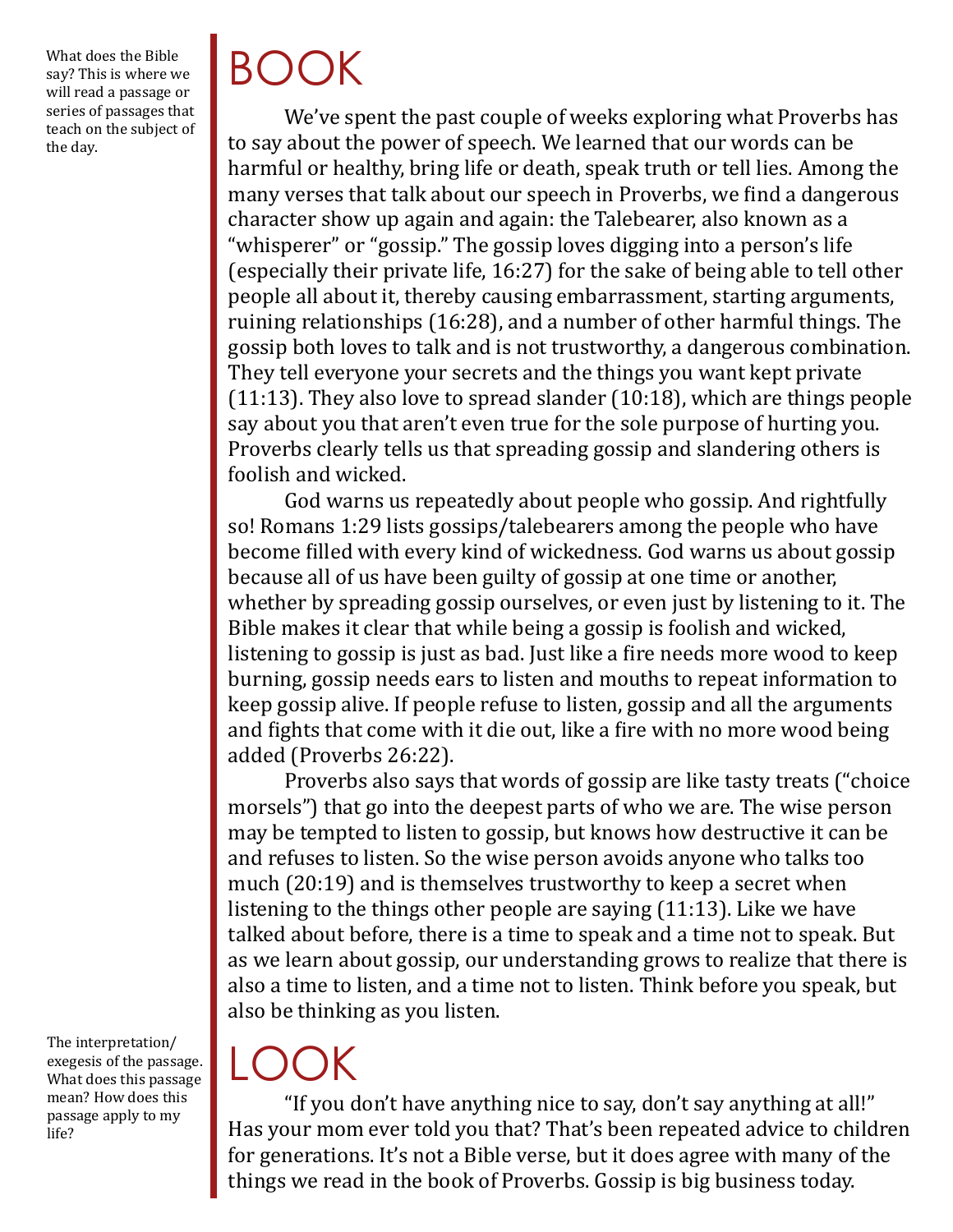# LOOK (Continued)

People make a living by digging up and uncovering people's secrets. Imagine every secret you've ever told or every wrong thing you have ever done posted on the internet for all to see. Doesn't that sound terrible? God hates gossip! He hates it so much that when he gave Moses the Law for the nation of Israel, He made gossip illegal (Leviticus 19:16).

Proverbs warns us that some things should remain hidden. The wise man covers up other people's wrongdoings (17:9). This isn't in the sense that he lets people get away with sin, but he doesn't go telling everybody whenever someone messes up. Love covers and conceals. Think of God's love for us! Psalm 32:1 tells us, "Blessed is he whose… sin is covered." The fool, on the other hand, reveals and repeats, uncovering sins and secrets for all to see. Not everything is appropriate to be shared. Not everything you hear should be told to others, especially because the things we hear have probably changed a lot since the original story was told (like in our whisper down the lane game at the beginning). But even if the gossip being spread was true, it would still be wicked. Just because something is true doesn't mean it's worth repeating or telling others.

So if gossip is so harmful, why is it that most of us, if not all of us, love to listen in when we see a crowd gathered listening to a story, or when we hear someone say, "Hey, did you hear about…?" Each of us has a sin nature in us that finds gossip appealing, like a tasty treat. The juicier the secret, the better! God knows this about us and warns us. Being the teller of stories and secrets is a dangerous game. The gossip soon becomes hated and targeted by all the people they have hurt and wronged, bringing ruin and grief upon themselves. Beware! Once you hear gossip, you'll be tempted to repeat it to somebody else! Why do you think that is? Maybe because people who gossip tend to be the center of everyone's attention, and our sinful nature loves being the center of attention.

For the wise person, Jesus is the center of our attention. The wise person knows that what they say matters to God. The wise person understands that gossip is so displeasing to God and so destructive to others that it's to be avoided at all cost. Gossiping may not be against the law here in the US, but it is against God's law, and God's commands are always for our benefit. So when someone shares a secret with us, we keep it secret, as a faithful friend. And when someone sins against us or is struggling with sin, we don't expose them by telling everyone about it. Instead, we cover it in love (I Peter 4:8) because we love God and our neighbors. And when someone tries to gossip to a wise person, the wise person walks away and doesn't listen, or tells the fool to stop spreading harmful gossip, thereby keeping the fire from spreading and causing more damage.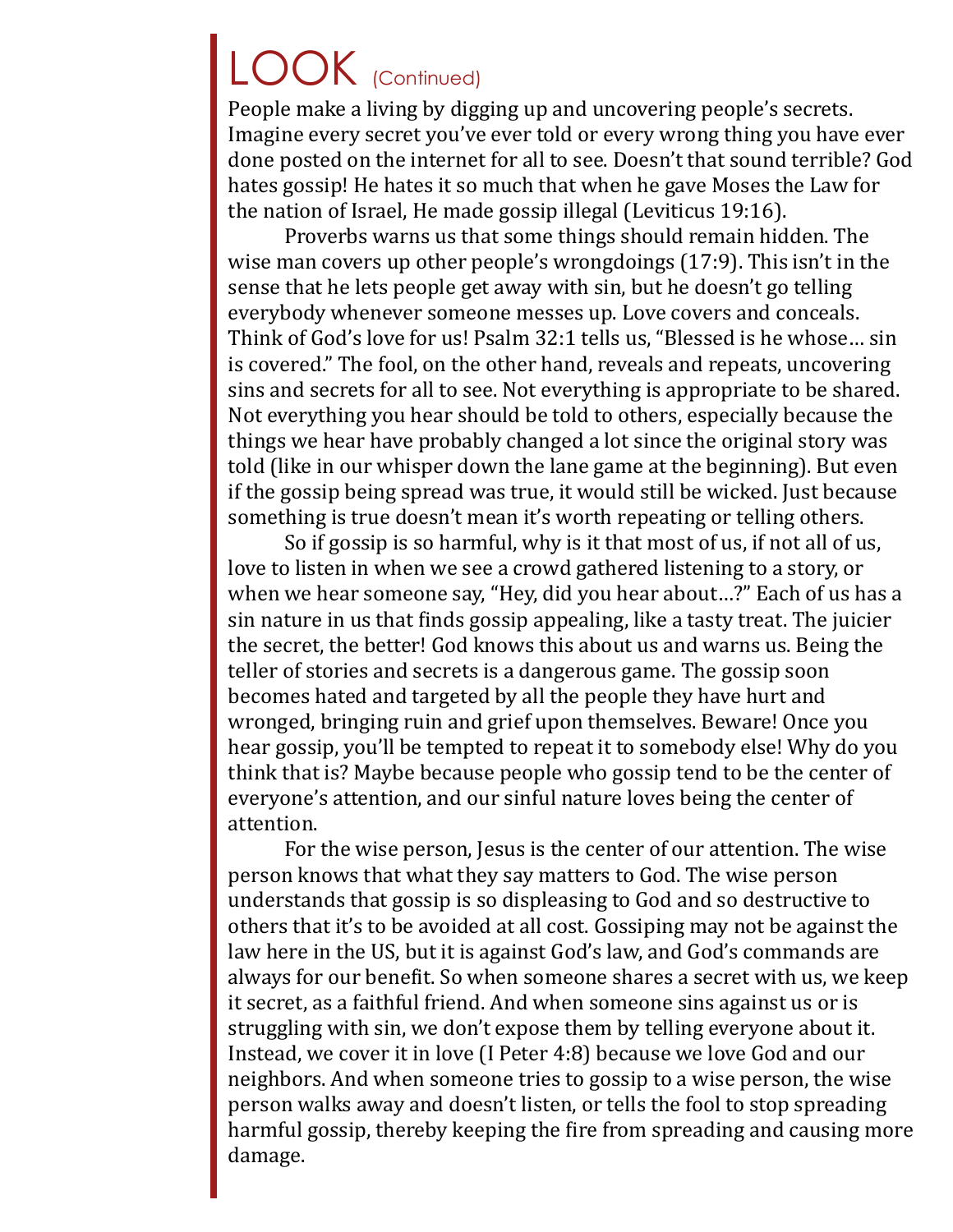#### What is my response to this passage of Scripture? How should my life change according to what this passage teaches me? What are the practical things I can do throughout the week to make this true in my life?

# TOOK

As a class, memorize Proverbs 11:13.

If there's time, consider sharing about a time in your own life when you learned someone was gossiping about you, how you responded, etc., or even a time when you were gossiping, and realized how damaging it could be.

Pray: Ask the Lord to set a guard on your mouth and ears. Pray for help and self-control not to be a gossip. Ask for wisdom to know how to respond when you hear someone start to gossip.

**Parent Question:** How is gossip like a fire? How do you keep gossip from spreading?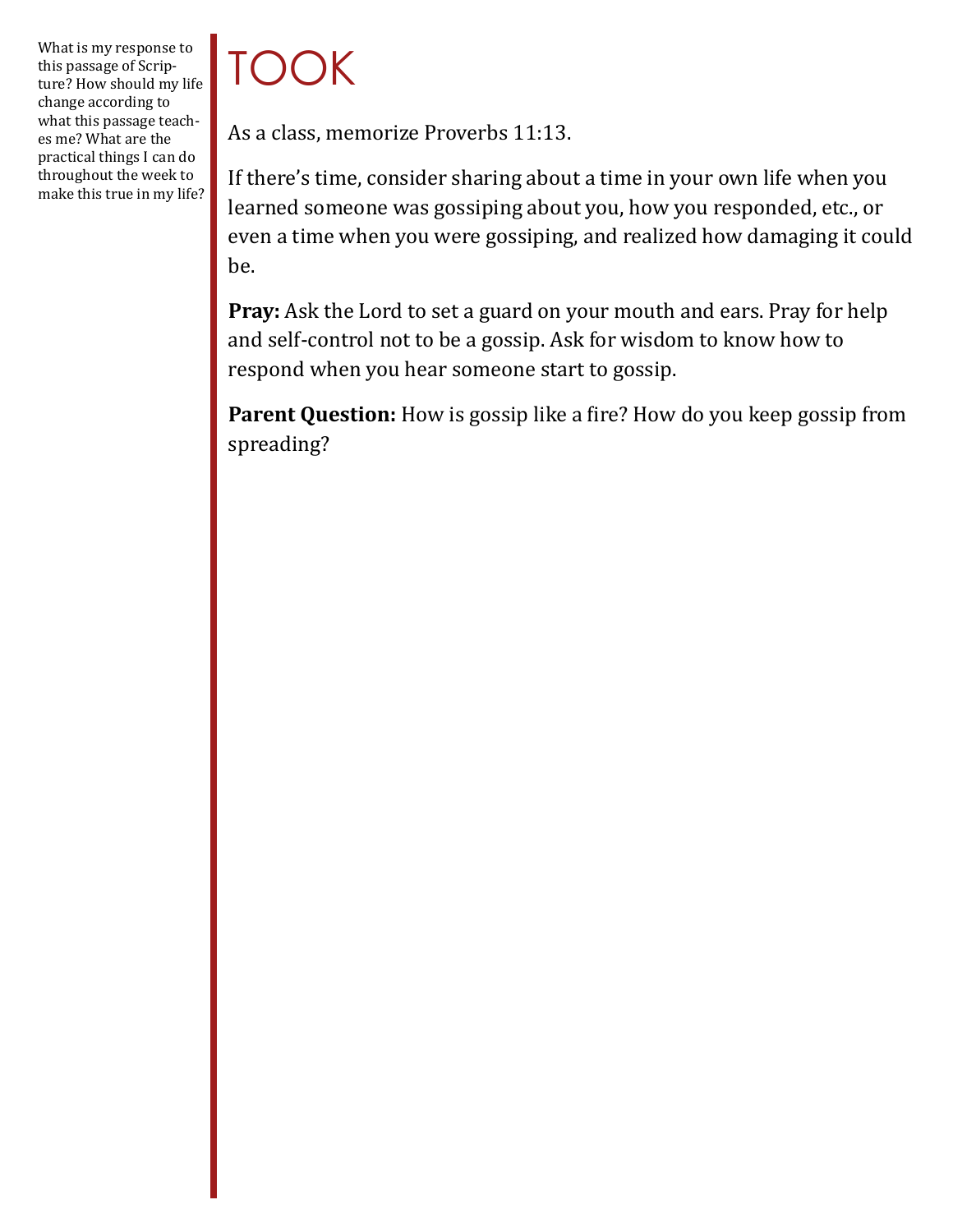# FURTHER STUDY

## **Commentary on select Proverbs by David Guzik**

### **[Proverbs 11:13](https://www.blueletterbible.org/kjv/proverbs/11/13/s_639013)**

**A talebearer reveals secrets, But he who is of a faithful spirit conceals a matter.**

a. **A talebearer reveals secrets**: The unfaithful gossip, the uncontrolled talker (**a talebearer**) loves the power and intrigue of revealing **secrets**. For them, such **secrets** are a form of power that they use for their own advancement.

i. **A talebearer**: "Or, *he that goeth about* (from one place or person to another, as the manner of such is) *telling tales*, making it his business to scatter reports, revealeth secrets." (Poole)

ii. "It is not safe to be close to this cruel man who trifles with the happiness of his fellow creatures. For as readily as he betrays a confidence about a neighbor to us, so he will betray a confidence about us to someone else." (Bridges)

**b. He who is of a faithful spirit conceals a matter**: The man or woman of wisdom—those **of a faithful spirit**—knows there is an appropriate time to conceal **a matter**. There are times when love and wisdom guide to privacy. **[Proverbs 20:19](https://www.blueletterbible.org/kjv/proverbs/20/19/s_648019)**

**He who goes about** *as* **a talebearer reveals secrets; Therefore do not associate with one who flatters with his lips.**

a. **He who goes about as a talebearer reveals secrets**: The man or woman who is a **talebearer** or gossip loves to reveal things that should more properly be concealed. There are certainly some things that should be revealed ([Ephesians 5:11\)](https://www.blueletterbible.org/kjv/ephesians/5/11/s_1102011), but many things should be concealed out of love ([1 Peter 4:8\).](https://www.blueletterbible.org/kjv/1peter/4/8/s_1155008) Wisdom will know which is approach is appropriate in each situation.

b. **Therefore do not associate with one who flatters with his lips**: The person who **flatters with his lips** will often speak *against* you as quickly as they speak *for* you. It is better to stay clear of such people (**do not associate**).

i. "The idea of 'opens his lips' is that such a one is always ready to talk; and if he is willing to talk to you about others, he will be willing to talk to others about you." (Ross)

### **[Proverbs 18:8](https://www.blueletterbible.org/kjv/proverbs/18/8/s_646008)**

**The words of a talebearer** *are* **like tasty trifles, And they go down into the inmost body.**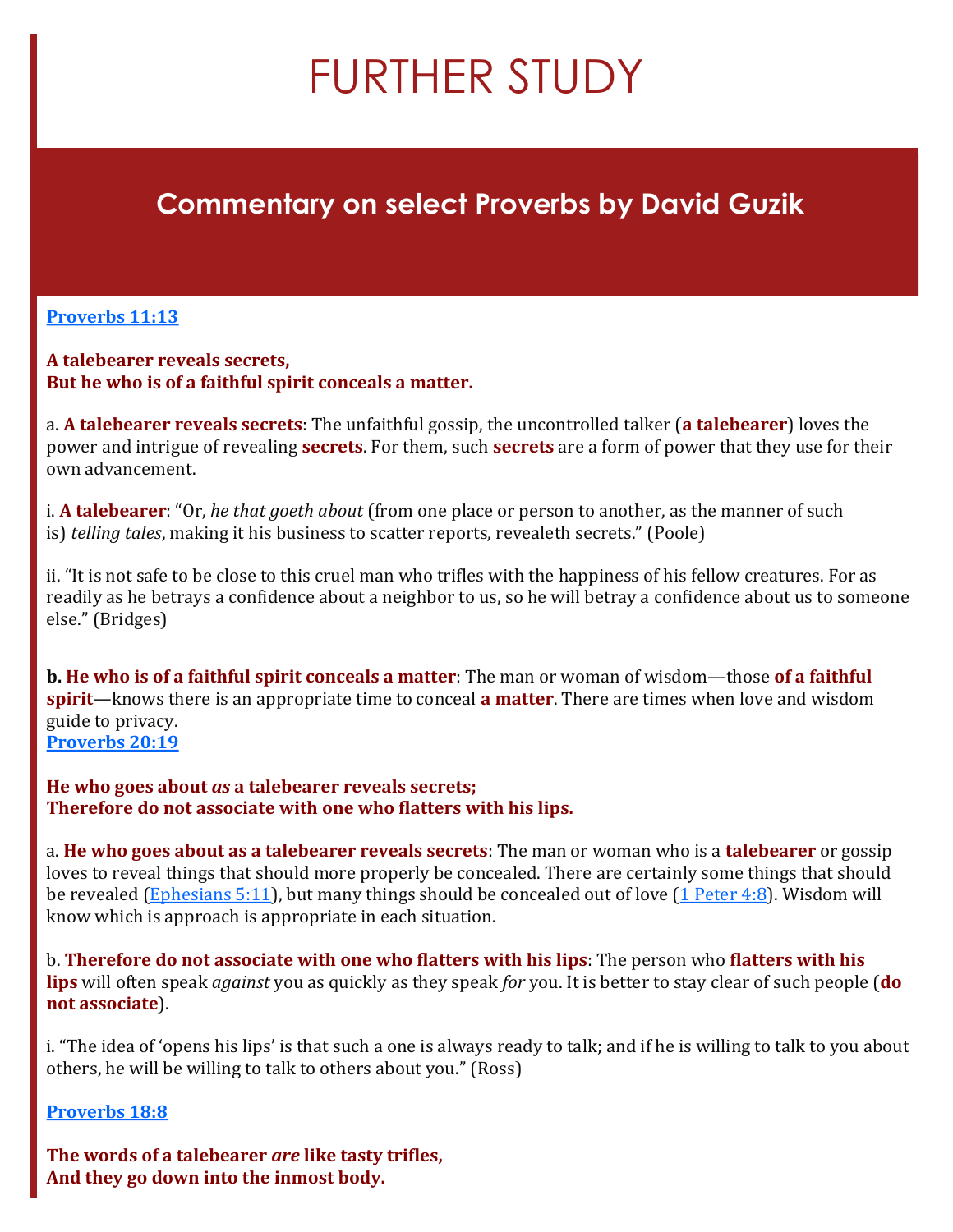a. **The words of a talebearer are like tasty trifles**: The gossip and evil reports brought by the **talebearer** are almost impossible to resist. Those who should know better find it difficult to tell the **talebearer** to stop talking. The importance of this proverb is expressed in its repetition, being repeated in [Proverbs 26:22.](https://www.blueletterbible.org/kjv/proverbs/26/22/s_654022)

i. Yet the *damage* the **talebearer** brings is great. "He that takes away a man's good name kills him alive, and ruins him and his posterity; being herein worse than Cain, for he, in killing his brother, made him live for ever, and eternalised his name." (Trapp)

ii. "Unlike the fool's insolent speech that hurts himself in hurting others, gossip destroys the relationship of others, even the closest friends." (Waltke)

iii. "The words of a gossip [**talebearer**] in an unguarded moment may inflict irreparable injury. This evil may be welcomed in certain circles that thrive on scandal. But that does not alter the real character of a gossip, who is detested by both God and man." (Bridges)

b. **They go down into the inmost body**: When we receive the **words of a talebearer**, they normally have an effect on us. The words **go down into** us and often change the way we think and feel about people, even if what the **talebearer** says isn't true or isn't confirmed. God gave a strong word regarding the confirmation of testimony [\(Deuteronomy 19:15,](https://www.blueletterbible.org/kjv/deuteronomy/19/15/s_172015) [2 Corinthians 13:1,](https://www.blueletterbible.org/kjv/2corinthians/13/1/s_1091001) [1 Timothy 5:19\).](https://www.blueletterbible.org/kjv/1timothy/5/19/s_1124019)

i. Once we start eating these **tasty trifles**, it is hard to stop. "When such tasty bits are taken into the innermost being, they stimulate the desire for more." (Ross)

ii. Instead of eating the **tasty trifles** of the **talebearer**, "Jeremiah sets a better model: he ate God's word and delighted in it ([Jeremiah 15:16;](https://www.blueletterbible.org/kjv/jeremiah/15/16/s_760016) cf. [Colossians 3:12](https://www.blueletterbible.org/kjv/colossians/3/12-20/s_1110012)-20)." (Waltke)

3. ([Pro 26:20](https://www.blueletterbible.org/kjv/proverbs/26/20-22/s_654020)-22) The dangerous words of the talebearer.

**Where** *there is* **no wood, the fire goes out; And where** *there is* **no talebearer, strife ceases.** *As* **charcoal** *is* **to burning coals, and wood to fire, So** *is* **a contentious man to kindle strife. The words of a talebearer** *are* **like tasty trifles, And they go down into the inmost body.**

a. **Where there is no talebearer, strife ceases**: Just as **wood** fuels a **fire**, so the **talebearer** or gossip fuels **strife**. The fire won't continue to burn without the wood, and the strife won't continue when the **talebearer** stops their work. James described the power of words to set a destructive fire ([James 3:6\)](https://www.blueletterbible.org/kjv/james/3/6/s_1149006).

i. "As long as there is an ear to receive, and a tongue to pass on, some piece of malicious slander will continue to circulate. But directly it reaches a hearer who will not whisper it forward, in that direction at least its progress is arrested." (Meyer)

ii. "The tale-*receiver* and the tale-*bearer* are the agents of discord. If none received the slander in the *first* instance, it could not be propagated. Hence our proverb, 'The receiver is as bad as the thief.' And our *laws* treat them equally; for the *receiver* of stolen goods, knowing them to be stolen, is *hanged*, as well as *he* who *stole them*." (Clarke)

b. **So is a contentious man to kindle strife**: **Strife** doesn't create itself. It has a maker, and it is the gossip, the **talebearer**, the **contentious man**.

i. "In the absence of such a person, old hurts can be set aside, and discord can die a natural death. Even so, we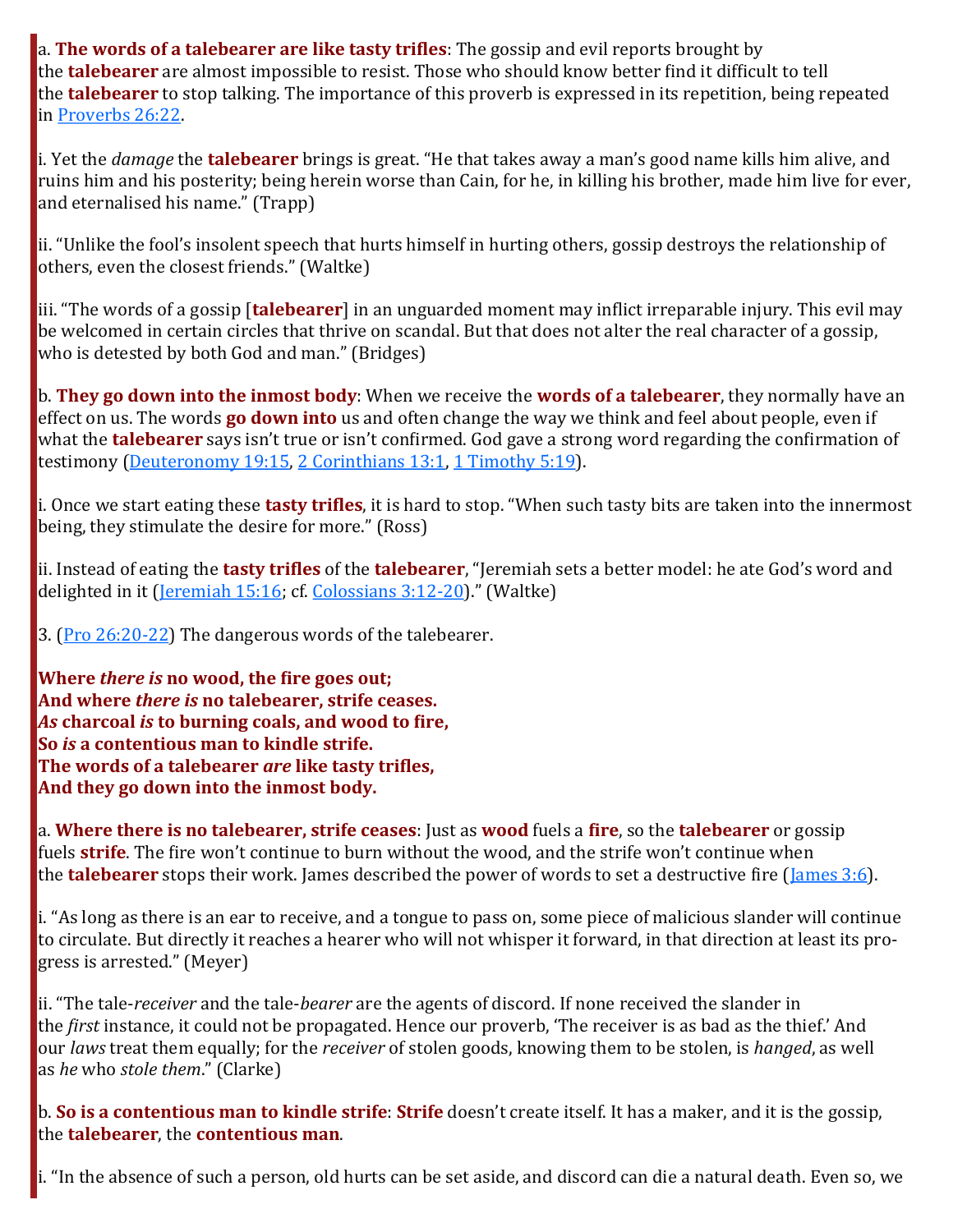often find a juicy tidbit of defamation irresistible." (Garrett)

c. **The words of a talebearer are like tasty trifles**: This proverb, repeated from 18:8, explains that the gossip and evil reports brought by the **talebearer** are almost impossible to resist. Those who should know better find it difficult to tell the **talebearer** to stop talking.

i. "The words of a gossip [**talebearer**] in an unguarded moment may inflict irreparable injury. This evil may be welcomed in certain circles that thrive on scandal. But that does not alter the real character of a gossip, who is detested by both God and man." (Bridges)

d. **They go down into the inmost body**: When we receive the **words of a talebearer**, they normally have an effect on us. The words **go down into** us and often change the way we think and feel about people, even if what the **talebearer** says isn't true or isn't confirmed. God gave a strong word regarding the confirmation of testimony [\(Deuteronomy 19:15,](https://www.blueletterbible.org/kjv/deuteronomy/19/15/s_172015) [2 Corinthians 13:1,](https://www.blueletterbible.org/kjv/2corinthians/13/1/s_1091001) [1 Timothy 5:19\).](https://www.blueletterbible.org/kjv/1timothy/5/19/s_1124019)

i. Once we start eating these **tasty trifles**, it is hard to stop. "When such tasty bits are taken into the innermost being, they stimulate the desire for more." (Ross)

ii. "This was delivered before, *Proverbs 18:8*, and is here repeated, as being a point of great concernment to the peace and welfare of all societies, and fit to be oft and earnestly pressed upon the consciences of men, because of their great and general proneness to this sin." (Poole)

### **[Proverbs 16:27](https://www.blueletterbible.org/kjv/proverbs/16/27/s_644027)**

### **An ungodly man digs up evil, And** *it is* **on his lips like a burning fire.**

a. **An ungodly man digs up evil**: The sense is that for the **ungodly man**, the evil he casually finds isn't enough to satisfy his desire. He **digs up evil**, finding the effort to pursue evil.

i. **Digs up evil**: "A wicked man labours as much to bring about an evil purpose, as the *quarryman* does to dig up stones." (Clarke)

ii. John Trapp relates how the enemies of both Augustine and Beza dug up their old sins and tried to discredit them on account of those sins.

b. **It is on his lips like a burning fire**: When an **ungodly man digs up evil**, he can't keep it to himself. He has to spread it to others, so he casts it from **his lips** as if it were **a burning fire**.

i. "What he finds he spreads; his speech is like scorching fire—the simile speaks of the devastating effect of his words." (Ross)

**[Proverbs 16:28](https://www.blueletterbible.org/kjv/proverbs/16/28/s_644028)**

**A perverse man sows strife, And a whisperer separates the best of friends.**

a. **A perverse man sows strife**: Twisted, **perverse** people love to sow **strife** the way a farmer sows seeds. When there is much strife, there is some **perverse** person sowing the strife.

i. **Sows**: "It is, appropriately, the word used of the release of flaming foxes in the Philistines' corn, [Judges](https://www.blueletterbible.org/kjv/judges/15/5/s_226005)  [15:5."](https://www.blueletterbible.org/kjv/judges/15/5/s_226005) (Kidner)